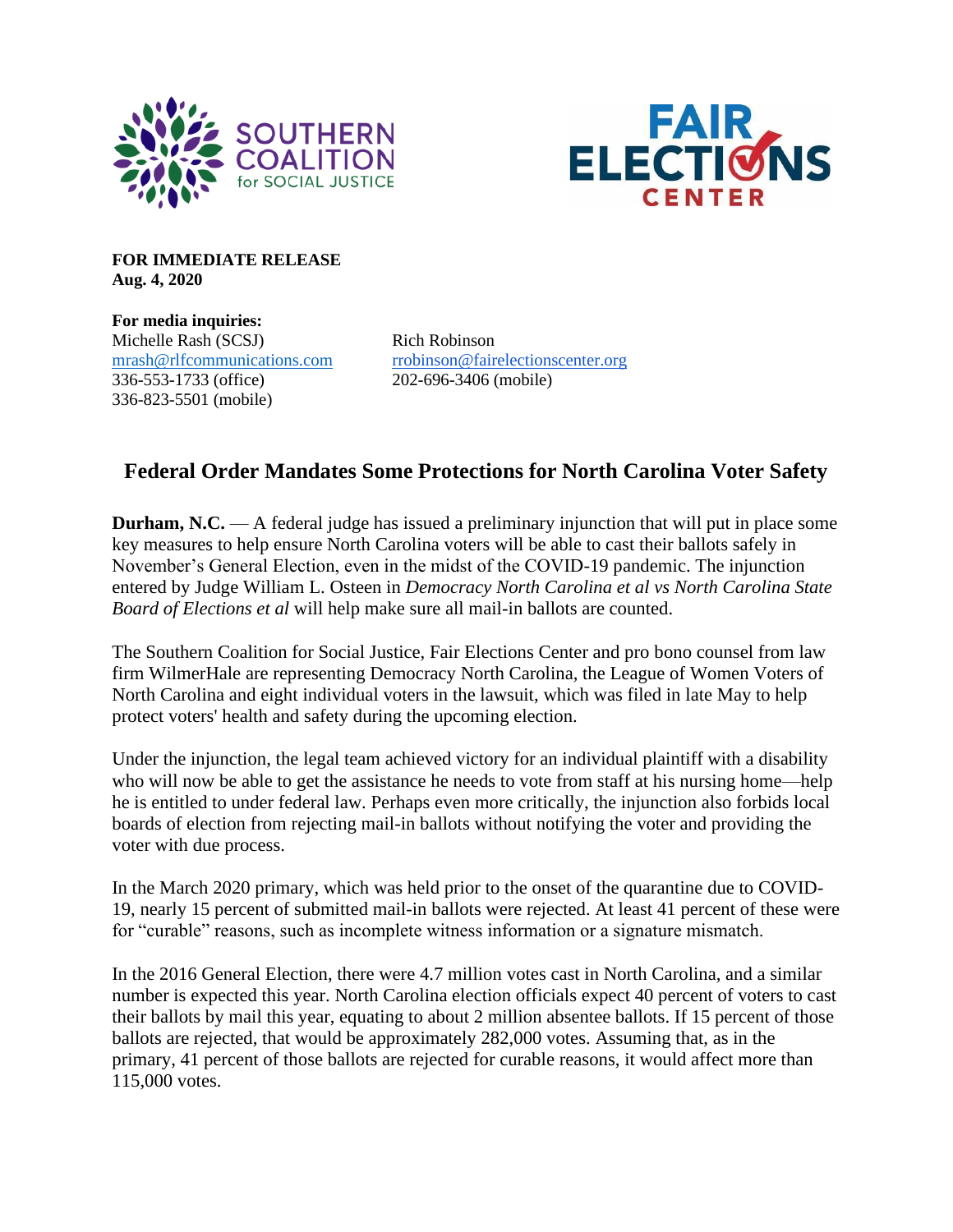"Judge Osteen clearly heard our argument that some people will have no choice but to vote absentee this election to protect their health. This ruling is important because it means that an estimated 115,000 votes that would have been rejected for potentially curable reasons will now be counted. We consider this a significant victory because it now prohibits the rejection of absentee ballots without due process," said Allison Riggs, Chief Counsel for Voting Rights and Interim Executive Director of the Southern Coalition for Social Justice. "This ruling is especially significant for voters of color, who are disproportionately likely to have their absentee ballots rejected. This decision will help ensure these voters are heard in November, even in the midst of the COVID-19 pandemic."

While Osteen did not grant all of the plaintiffs' requests, in his ruling he acknowledged that the state of North Carolina needed to do more to ensure voter safety in advance of this year's election.

"Plaintiffs have raised genuine issues of concern with respect to the November General Election. Should Legislative and Executive Defendants believe these issues may now be discounted or disregarded for purposes of the impending election, they would be sorely mistaken," Osteen wrote.

He added: "The 2020 General Election is going to be a test of the North Carolina government's thoughtfulness, adaptability, and responsiveness to a rapidly changing environment due to the COVID-19 pandemic. It will require North Carolina citizens, regardless of any personal feelings they might have with respect to masks, social distancing, and other guidelines, to respect and comply with those guidelines for the safety of all voters and in respect to differing voter concerns. It will require the best of the Legislative and Executive branches, as well as our citizens, to make this General Election safe and open to all eligible North Carolina voters**."**

"During the pandemic, being able to cast a meaningful mail-in ballot is especially critical," said Fair Elections Center Senior Counsel Michelle Kanter Cohen. "Under this ruling, voters will have the opportunity to find out about fixable problems and ensure their vote counts. Importantly, this order also confirms the importance of federal law in protecting the voting rights of people with disabilities."

The plaintiffs and legal team are considering whether to appeal Osteen's decision on the requests that were not granted.

###

*The Southern Coalition for Social Justice, founded in 2007, partners with communities of color and economically disadvantaged communities in the South to defend and advance their political, social, and economic rights through the combination of legal advocacy, research, organizing and communications. Learn more at [southerncoalition.org](https://www.southerncoalition.org/) and follow our work on [Twitter](https://twitter.com/scsj) and [Facebook.](https://www.facebook.com/southerncoalition/)*

*Fair Elections Center is a national nonpartisan and non-profit voting rights and election reform organization based in Washington, DC whose mission is to use litigation, public*